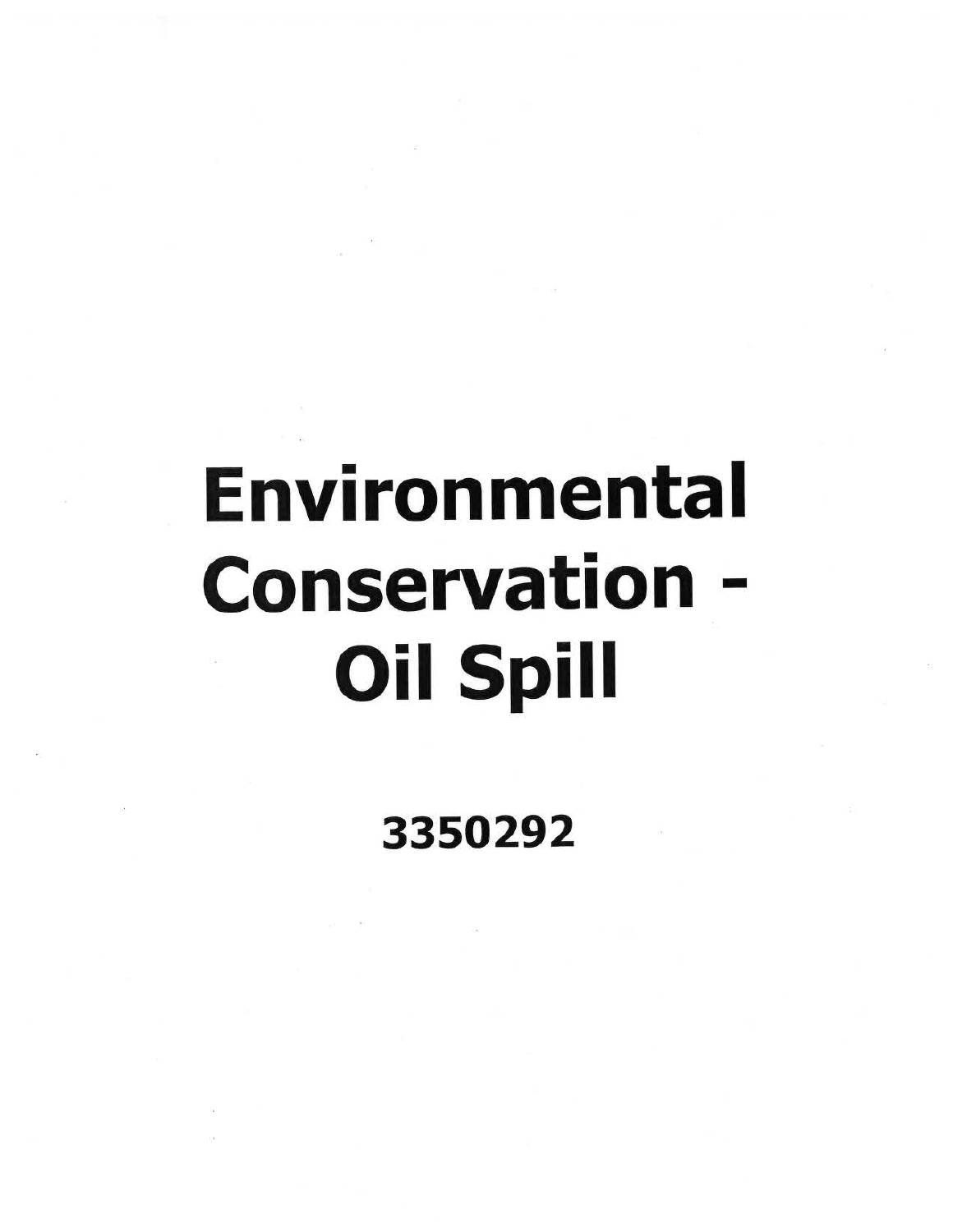### **FORM B**

## New York State Consultant Services **Contractor's Annual Employment Report**

Report Period: April 1, 2017 to March 31, 2018

| Contracting State Agency Name: NYSDEC                                                  |                               | <b>Agency Business Unit:</b>            |                                         |  |
|----------------------------------------------------------------------------------------|-------------------------------|-----------------------------------------|-----------------------------------------|--|
| Contract Number: C100604                                                               |                               | Agency Department ID: 3350292           |                                         |  |
| Contract Term: 04/01/2017 to 03/31/2018                                                |                               |                                         |                                         |  |
| Contractor Name: EMPIRE GEO-SERVICES, INC.                                             |                               |                                         |                                         |  |
| Contractor Address:<br>HAMBURG, NY 14075                                               | 5167 SOUTH PARK AVENUE        |                                         |                                         |  |
| Description of Services Being Provided: STANDBY INVESTIGATION AND REMEDIATION SERVICES |                               |                                         |                                         |  |
|                                                                                        |                               |                                         |                                         |  |
| Scope of Contract (Choose one that best fits):                                         |                               |                                         |                                         |  |
| Evaluation<br>Analysis                                                                 | Research                      | Training                                |                                         |  |
| Data Processing                                                                        | Computer Programming          | Other IT consulting                     |                                         |  |
| <b>Architect Services</b><br>Engineering                                               | Surveying                     |                                         | $\mathbf \nabla$ Environmental Services |  |
| <b>Health Services</b>                                                                 | Mental Health Services        |                                         |                                         |  |
| Auditing                                                                               | Paralegal                     | Legal                                   | <b>Other Consulting</b>                 |  |
| Accounting                                                                             |                               |                                         |                                         |  |
|                                                                                        |                               |                                         | <b>Amount Payable</b>                   |  |
| <b>Employment Category</b>                                                             | Number of<br><b>Employees</b> | <b>Number of</b><br><b>Hours Worked</b> | <b>Under the Contract</b>               |  |
| 19-4091.00 - ENV. SCIENCE TECH                                                         | 2                             | 644.25                                  | \$15,880.76                             |  |
| 11-9199.02 - COMPLIANCE MGR                                                            | 1                             | 233.5                                   | \$11,908.50                             |  |
| 19-2042.00 - GEOSCIENTIST                                                              | 1                             | 111                                     | \$4,151.40                              |  |
| 17-3011.02 - CIVIL DRAFTERS                                                            | 1                             | 15.5                                    | \$329.38                                |  |
|                                                                                        |                               |                                         |                                         |  |
|                                                                                        |                               |                                         |                                         |  |
|                                                                                        |                               |                                         |                                         |  |
|                                                                                        |                               |                                         |                                         |  |
|                                                                                        |                               |                                         |                                         |  |
|                                                                                        |                               |                                         |                                         |  |
| Total this page                                                                        | 5                             | 1004.25                                 | \$32,270.04                             |  |
| <b>Grand Total</b>                                                                     | 5                             | 1004.25                                 | \$32,270.04                             |  |
| Name of person who prepared this report:                                               | <b>GAYLE E LINDSTROM</b>      |                                         |                                         |  |
| ADMIN ASSISTANT<br>Title:                                                              |                               | Phone #:                                | 716-649-8110                            |  |
| Preparer's Signature:                                                                  | $hule \in .$                  | ふぃー                                     |                                         |  |

Date Prepared: 05/07/2018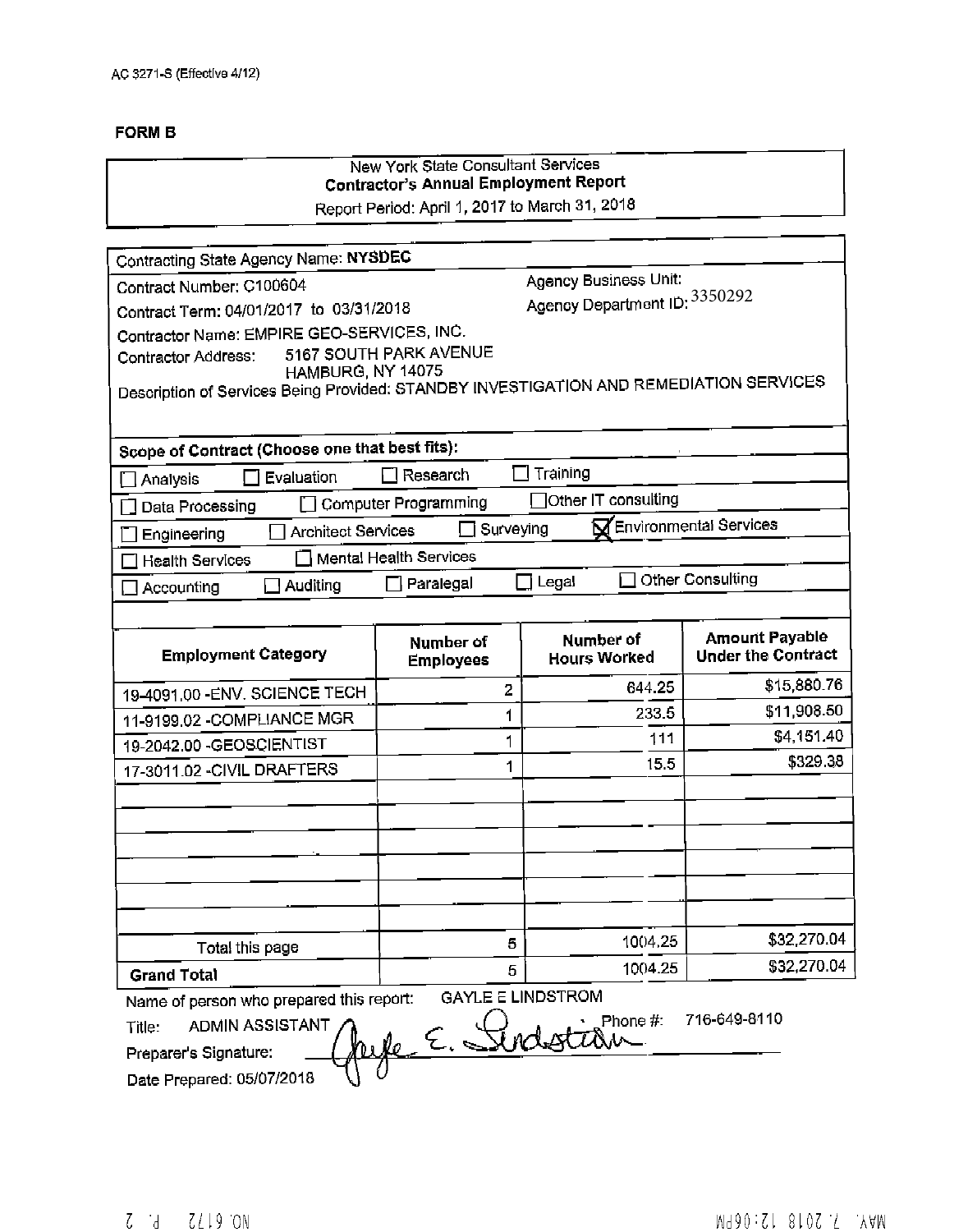**FORMS**

#### New York State Consultant Services **Contractor's Annual Employment Report**

Report Period: April 1, 2017 to March 31, 2018

| Contracting State Agency Name: NYS Department of Environmental Conservation /           |                                        |                                  | 11G                                                |
|-----------------------------------------------------------------------------------------|----------------------------------------|----------------------------------|----------------------------------------------------|
| Contract Number: C   00809                                                              |                                        | <b>Agency Business Unit:</b>     |                                                    |
| Contract Term: 07/21/2016 to 12/31/2017                                                 |                                        | Agency Department ID: 3350292    |                                                    |
| Contractor Name: National Vacuum Environmental Services Corp.                           |                                        |                                  |                                                    |
| Contractor Address: 408 47th Street, Niagara Falls, NY 14304                            |                                        |                                  |                                                    |
| Description of Services Being Provided: Clean Extraction Wells at Eastman Business Park |                                        |                                  |                                                    |
|                                                                                         |                                        |                                  |                                                    |
| Scope of Contract (Choose one that best fits):                                          |                                        |                                  |                                                    |
| Evaluation<br>Analysis                                                                  | Research                               | Training                         |                                                    |
| Data Processing                                                                         | <b>Computer Programming</b>            | Other IT consulting              |                                                    |
| <b>Architect Services</b><br>Engineering                                                | Surveying                              |                                  | $\boxtimes$ Environmental Services                 |
| <b>Health Services</b>                                                                  | <b>Mental Health Services</b>          |                                  |                                                    |
| Auditing<br>Accounting                                                                  | Other Consulting<br>Legal<br>Paralegal |                                  |                                                    |
|                                                                                         |                                        |                                  |                                                    |
| <b>Employment Category</b>                                                              | Number of<br><b>Employees</b>          | Number of<br><b>Hours Worked</b> | <b>Amount Payable</b><br><b>Under the Contract</b> |
| 47-2073.00                                                                              | 1                                      | 27.00                            | \$1,350.00                                         |
| 49-9098.00                                                                              | 3                                      | 35.50                            | \$1,597.50                                         |
|                                                                                         |                                        |                                  |                                                    |
|                                                                                         |                                        |                                  |                                                    |
|                                                                                         |                                        |                                  |                                                    |
|                                                                                         |                                        |                                  |                                                    |
|                                                                                         |                                        |                                  |                                                    |
|                                                                                         |                                        |                                  |                                                    |
|                                                                                         |                                        |                                  |                                                    |
|                                                                                         |                                        |                                  |                                                    |
|                                                                                         |                                        |                                  |                                                    |
|                                                                                         |                                        |                                  |                                                    |
| Total this page<br><b>Grand Total</b>                                                   | 4<br>4                                 | 63<br>63                         | \$2,947.50<br>\$2,947.50                           |

Name of person who prepared this report: Shani Kozlowski

Title: HR Manager

Preparer's Signature:

~~G Date Prepared: *10109/2017*

(Use additional pages, if necessary)

Phone #: (716) 773-1167

Page 1 of 1<br>Laternal Paccura<br># 28 224<br>170 3074.0078